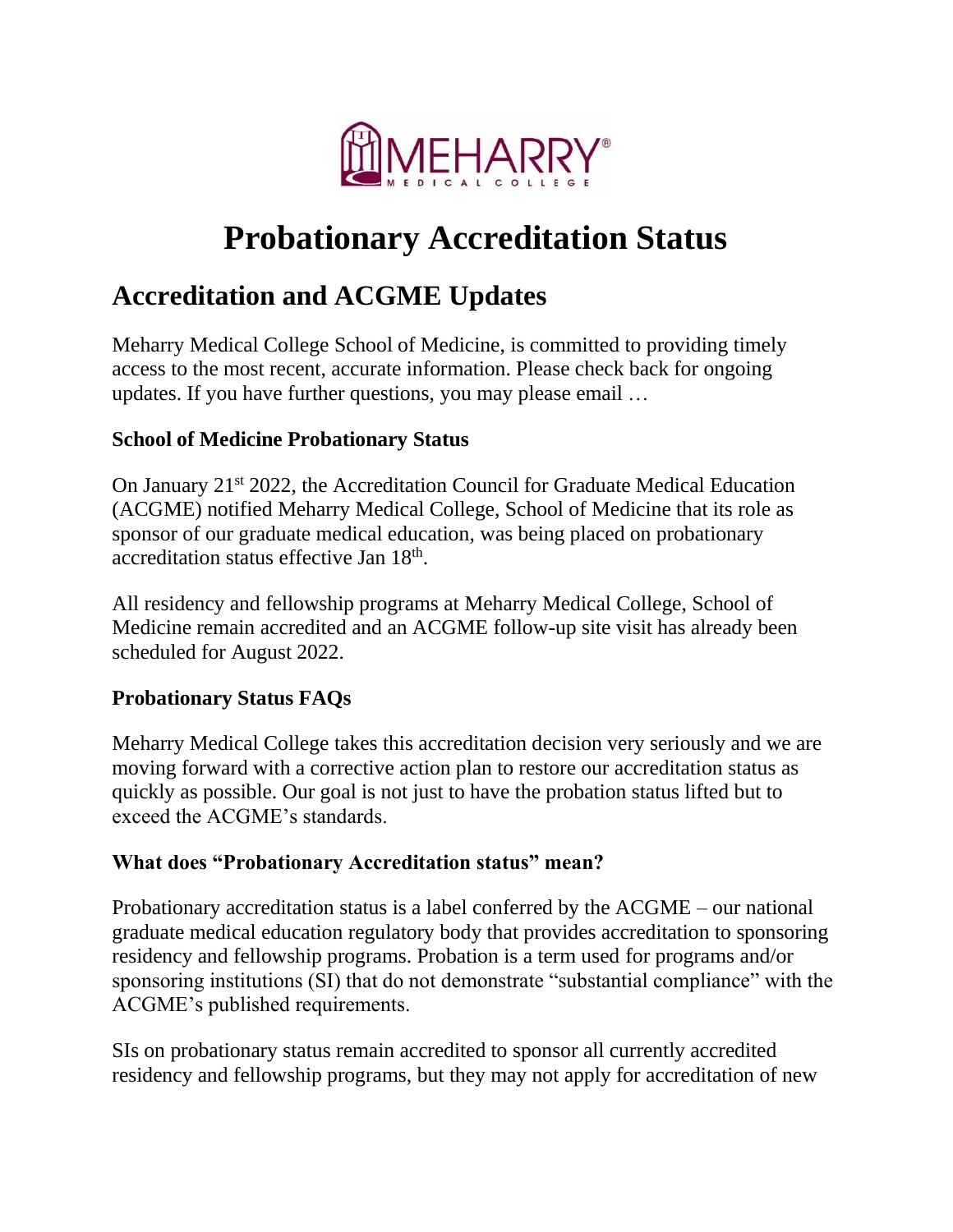programs. SIs on probationary accreditation status must share the probationary status information with current residents, fellows and applicants.

#### **Why did the ACGME place Meharry Medical College, School of Medicine on probationary accreditation status?**

The ACGME conducted a site visit on Jan. 14, 2022, in response to lower-thannational average scores on our annual resident surveys. At this time, we do not have the full report from the ACGME, which may take up to 60 days.

However, based on initial feedback from the ACGME during the Jan. 14 site visit, we anticipate corrective action plans will be required for administrative issues that were reviewed and discussed with the ACGME SI site visit team.

#### **If I am applying for a residency program, what effect does accreditation status have on me or on the upcoming Match Day?**

As an applicant or interviewee**,** this accreditation status will have no impact on your ability to match to our Program(s). The ACGME is very clear that this accreditation status will have no effect on our recruitment efforts and all interested candidates are urged to apply.

#### **If I am a resident or fellow, will SI probationary status affect my license or my ability to graduate from a residency or fellowship program?**

No. Our ACGME Sponsoring Institution and all of its residency and fellowship programs remain accredited with no impact on graduation or recruitment.

### **What steps are we taking to address the ACGME probationary status?**

We have taken immediate actions to resolve the ACGME's concerns and will be undertaking further initiatives throughout the coming weeks and months.

Some of the steps we have already taken or plan to take include:

- Activating a Special Review Committee to lead our remediation strategy and quality improvement process that will include a cross-section of board members, faculty, staff, residents and fellows.
- Retaining an independent, national expert in ACGME accreditation to evaluate our operation, oversight and supervision of our graduate medical education programs and recommend improvements.